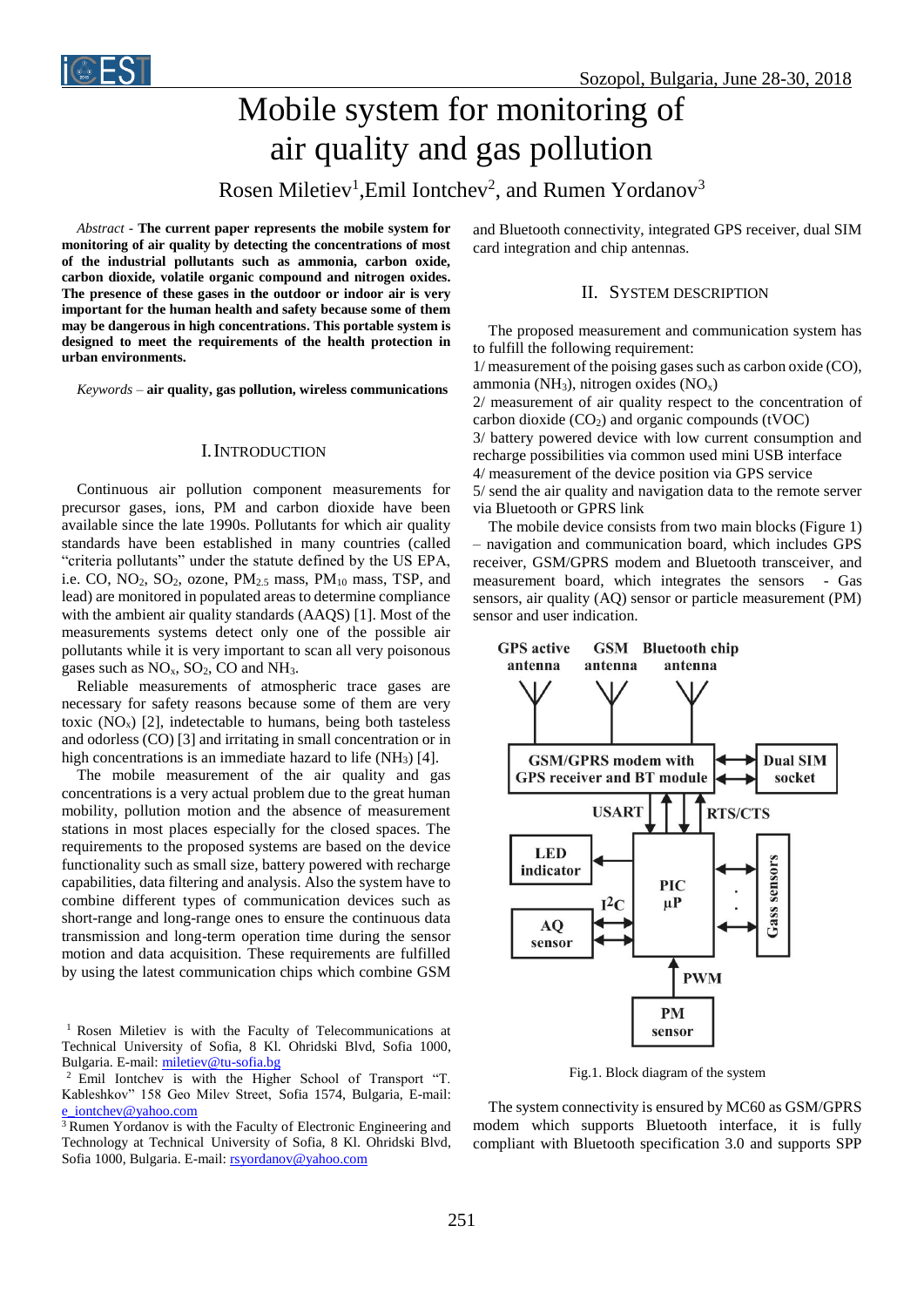

(Serial Port Profile). It also features GPRS class 12 and is distinguished with an integrated TCP/UDP, FTP and PPP protocols. The current consumption is as low as 1.3 mA in SLEEP mode. The portable size of the system and the best network coverage are provided by the integrated chip-antenna WE-MCA 7488910245 for the frequency range 2400- 2500MHz (Bluetooth module) and external GSM antenna via female SMA connector. The chip antenna peak gain and average gain are equal to 3dBi and 1.0dBi respectively. The system microcontroller is based on PIC16F family (PIC16F1825) and has built-in  $I<sup>2</sup>C$  interface as a part of Master synchronous serial port (MSSP) module and EUSART with an autobaud interface, which is connected to the GSM/GPRS modem with RTS/CTS hardware flow control. The microcontroller oscillator scheme uses SMD (QFN) crystal at 16.000MHz as a low-profile resonator. The frequency tolerance is equal to approximately  $\pm 15$ ppm $@25$ °C.

The power supply (Figure 2) is based on LDO (low-dropout) regulator BA00DD0WHFP with adjusted output voltage which may set in the range from 3.8V to 4.2V to power the GSM/GPRS modem. This chip has a high-precision output voltage of  $\pm 1\%$  and may deliver up to 2A with maximum dropout voltage of 0.5V. It also is distinguished with a built-in over-current protection, over-voltage protection and thermal shutdown circuit. The LDO regulator is chosen to allow an USB charging.

The output voltage of 4.2V is additionally used to power LDO chips for the microcontroller, sensor board and GPS receiver. These LDO are recognized as MCP1700T-3.0, MCP1700T-3.3 and TC1224 respectively. The LDO chips are high accuracy (typically  $\pm 0.5\%$ ) CMOS low dropout regulators and are designed specifically for battery-operated systems, while the CMOS construction eliminates wasted ground current, significantly extending battery life. The TC1224 regulator is distinguishes with an enable input which is controlled via AT command by GSM/GPRS modem to on/off GPS receiver to save power if GPS module is not needed or the device is stationary.



Fig.2. Power supply schematic

There chargeable Li-Ion battery is used as a backup power supply and is supported by MCP73831T-2ACI/OT ICs as a LiIon charge management controller. The charging current is set via an external resistor and its maximum value is equal to 500mA. The power management chip employ a constantcurrent/constant**-**voltage charge algorithm and charge termination.

The sensor board contains the gas sensors such as MiCS-6814, which is the compact MOS sensor with three independent sensing elements for ammonia, carbon oxide and nitrogen oxides on one package. Each sensor includes a heating circuit and sensing element (Figure 3). The detecting layer changes its resistance according to the pollutant concentration. The sensing resistance in air varies from 10 to 1500k $\Omega$  for the NH<sub>3</sub> sensor, therefore the sensor requires a calibration to measure the real concentrations.



Fig.3. Gas sensor [5]

The sensor board also contains the air quality (AQ) sensor which is recognized as a MiCS-VZ-89TE of the same company (Figure 4). It is a digital output sensor for carbon dioxide  $(CO<sub>2</sub>)$ and tVOC concentrations. It has two independent digital outputs  $-$  I<sup>2</sup>C and PWM.



Fig.4. Air quality sensor.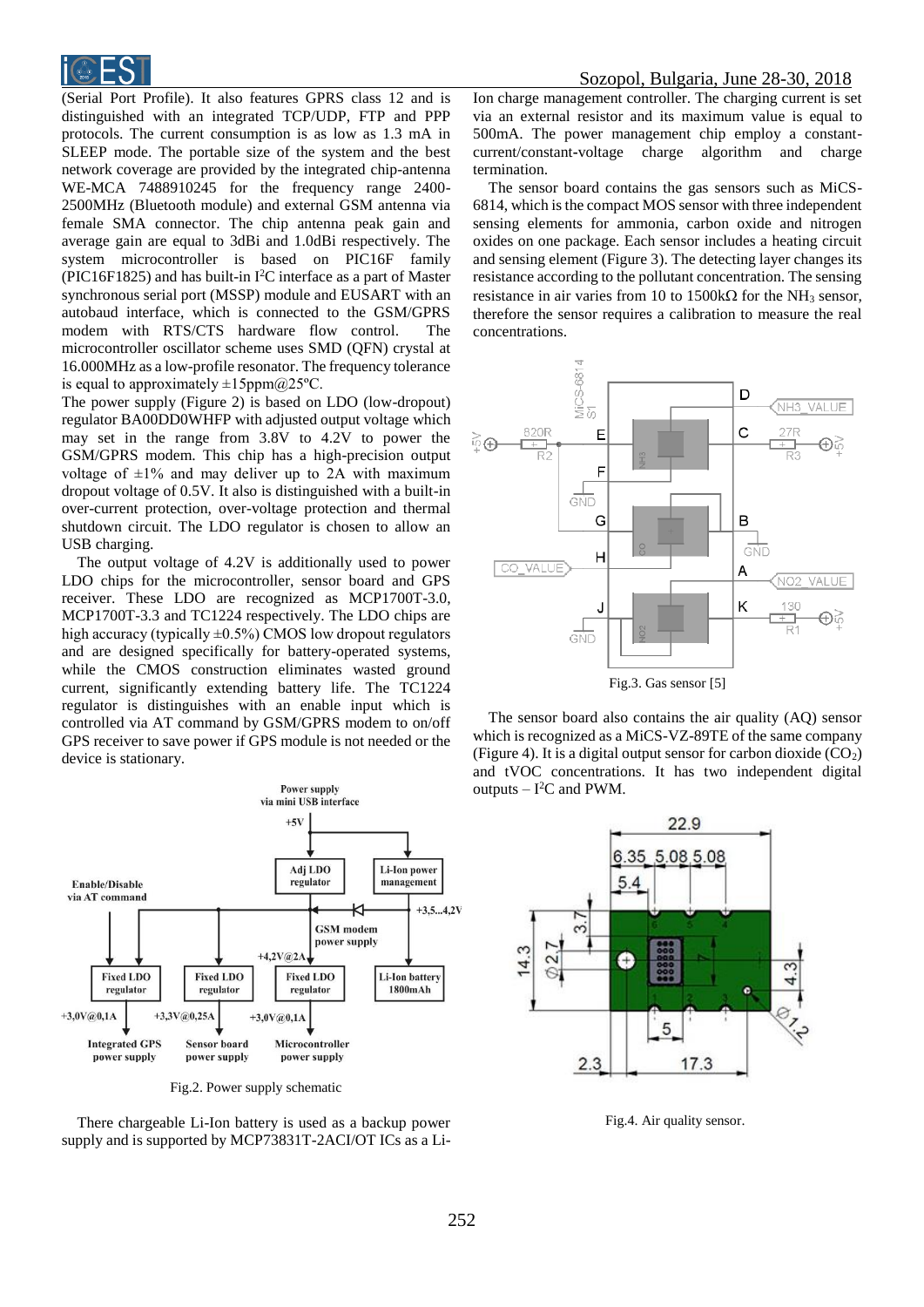

#### III. EXPERIMENTS

The first step of the experiment is the sensor calibration due to the high range of the sensor resistance in air. The calibration is made in the environment of a pure nitrogen at normal temperature by measuring the sensing resistance  $R_0$ . When the sensor is exposed to the air the resistance is change to Rs value which corresponded to the gas concentration according to the  $Rs/R<sub>0</sub>$  to Concentration graphics (Figure 5) [5]. The sensing resistance Rs is converted to voltage using resistor divider and then the integrated 10-bit ADC converts this voltage to a digital word. The second resistor in the divider is chosen to be equal to  $R_0$ , measured in the calibration step, to guarantee the maximum amplitude response to the gases.

The sensing resistance may be affected by the temperature, humidity and time [6], so the calibration procedure have to be accomplished if an optimum accuracy is required.



Fig.5. Ratio Rs/R<sub>0</sub> as a function of concentration [5]

According to the manufacturer curves [5], we calculate the gas concentration by the equation  $lgY=a*lgX +b$ , where X and Y denote the gas concentration in ppm and  $\text{Rs}/\text{R}_0$  value respectively and a and b are constants. We establish the following constants for the dependence of the  $Rs/R_0$  value towards the concentration:

1/ CO sensor:  $a = -0.82709$ ;  $b = 0.526057$ 2/ NO<sub>2</sub> sensor:  $a = 1.032031$ ;  $b = 0.831015$ 

 $3/NH_3$  sensor:  $a = -0,50084$ ;  $b = -0,1728$ 

The  $CO<sub>2</sub>$  and tVOC concentrations are established via I<sup>2</sup>C interface according to the equations [7]:

tVOC[ppb]= (tVOC- 13) \* (1000.0 / 229)  $CO<sub>2</sub>[ppm] = (CO2 - 13) * (1600.0 / 229) + 400$ 

The experiments are made in the indoor situations and the concentration of the carbon dioxide  $(CO<sub>2</sub>)$  and volatile organic compound (tVOC) are shown at Figure 6 while the gas sensor data for  $NH_3$ , CO and  $NO<sub>x</sub>$  as a ADC word and concentration in ppm are given at Figure 7..



Fig.6. Air quality sensor data

 The data represent a continuous 48 hour measurement of the air quality and gas concentrations of all gas sensors. The represented data shows that NH<sub>3</sub> concentration is under 25ppm limit (Detectable by smell. Maximum Permissible Exposure Limit (PEL)), CO concentration also is under the maximum recommended indoor CO level of 9ppm (ASHRAE) [8] and the  $NO<sub>2</sub>$  value is approximately equal to 0 ppm.